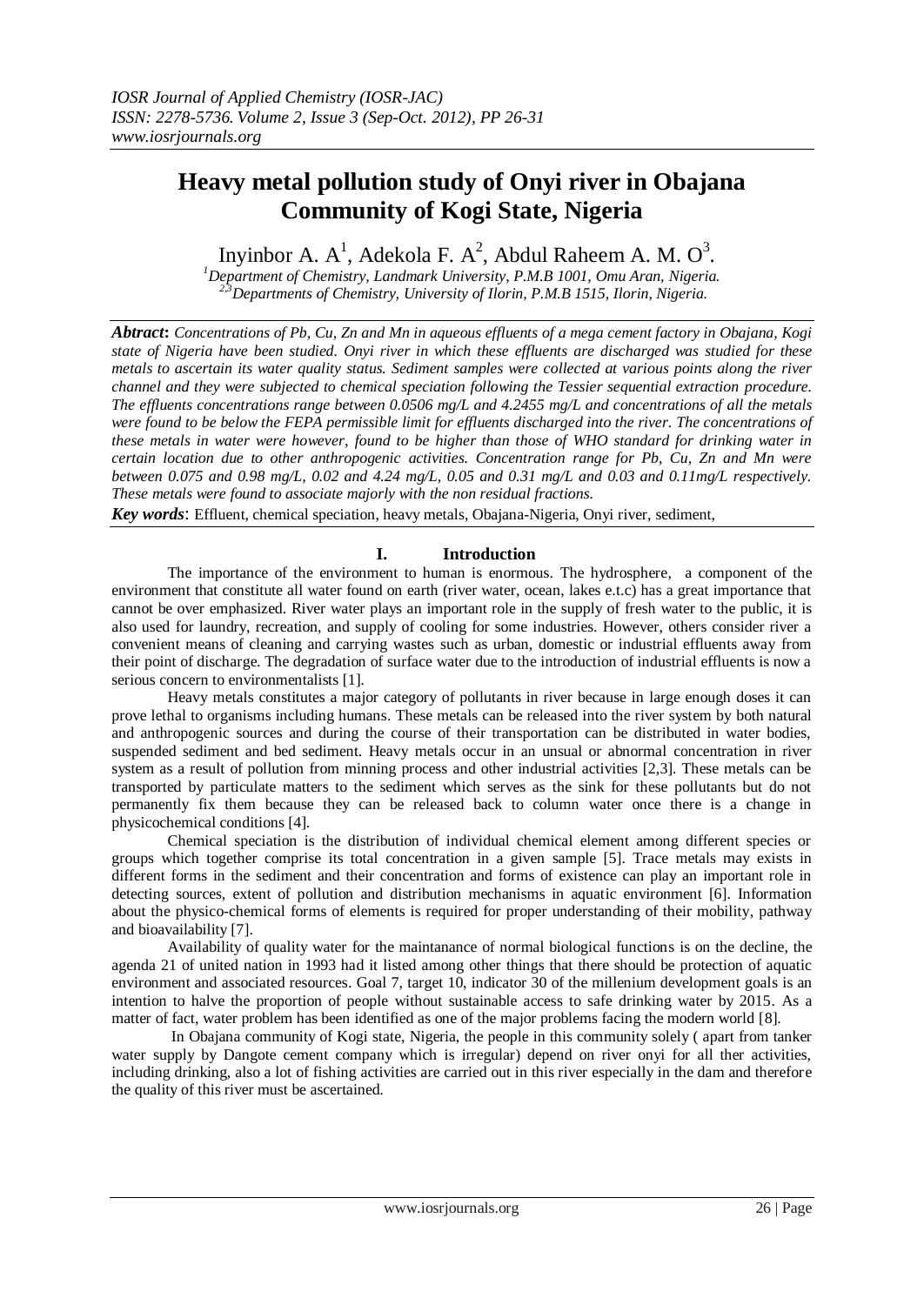

## **III. Experimental**

Two effluents ( $WE_w$  and  $WE_N$ ) discharged by a cement factory in Obajana, Kogi state, Nigeria were collected. River waters were collected at six different locations along Onyi river, respective sediment at each point was also collected. Location 1(POD) is the point of effluent discharge into the river, locations 2, 3 and 4 (BDD, 500MDS and 600MDS) are 100m, 500m and 600m downstream point of effluent discharge respectively while locations 5 and 6 (500 MUS and 1 KMUS) are 500m distance and 1 km distance upstream point of effluent discharge . The choice of sample collection especially downstream was based on accessibility and other pollution such as domestic discharge into the river.

Effluents and water samples were collected in prepared sample bottles and  $1 \text{cm}^3$  HNO<sub>3</sub> was added to keep the metals in solution. The river sediments were collected in polyethylene bag and later air dried in the laboratory.

The water and effluent samples were digested using  $HCIO_4$  and  $HCI$  following the standard methods [9] and the sediments were subjected to chemical speciation following the Tessier's 5 steps sequential extraction procedure [10]. This was then followed by elemental analysis using a thermo S4 atomic absorption spectrophotometer. The instrument was operated as per the instrument's manual.

#### **IV. Results And Discussions**

TABLE I: Total Concentration (mg/L) of Pb, Cu, Zn, Mn and Fe in Effluent and their Federal Environmental Protection Agency (FEPA) Maximum Permissible Limit for Effluents discharge into the River

| <b>Samples</b>        | Pb      | Сu     | Zn      | Mn     |
|-----------------------|---------|--------|---------|--------|
| WE <sub>w</sub>       | 0.0725  | 0.0733 | 0.1038  | 4.2455 |
| $WE_N$                | < 0.001 | 0.0506 | 0.1006  | 0.2010 |
| $\Box$<br><b>FEPA</b> |         | ι.∪    | $1.0\,$ |        |

Table I shows the total concentration in mg/L of Pb, Cu, Zn and Mn in the effluents discharged by the cement factory. The two effluents i.e west effluent designated with  $WE_w$  and north effluent designated with  $WE_N$  were observed to be distinct in there visual appearances. WE<sub>w</sub> was brown and foaming while WE<sub>N</sub> was clear at the time of collection. Pb, Cu and Mn were found to be higher in concentration in  $WE_w$  than in  $WE_N$  while the concentrationsof Zn was practically the same. All the observed metals were lower than the permissible limit of FEPA effluent discharge into the river.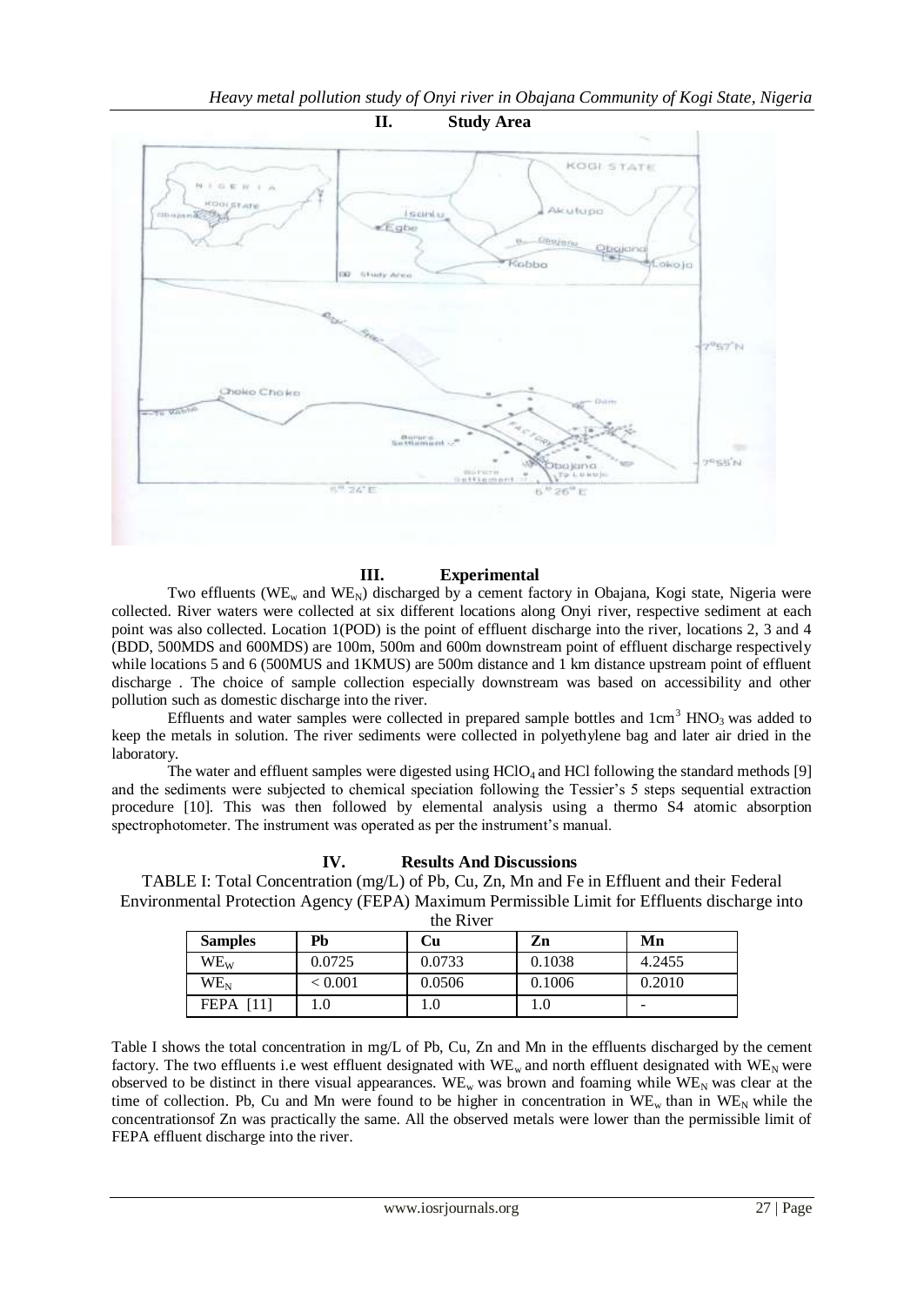| <b>Maximum I et missione Level for Drimaing</b><br>,, |      |      |      |      |  |  |
|-------------------------------------------------------|------|------|------|------|--|--|
| <b>Samples</b>                                        | Pb   | Cu   | Zn   | Mn   |  |  |
| POD                                                   | 0.05 | 0.02 | 0.06 | 0.05 |  |  |
| <b>BDD</b>                                            | 0.95 | 4.24 | 0.08 | 0.10 |  |  |
| 500MDS                                                | 0.60 | 4.16 | 0.07 | 0.11 |  |  |
| 600MDS                                                | 0.98 | 3.22 | 0.31 | 0.06 |  |  |
| <b>500MUS</b>                                         | 0.15 | 3.53 | 0.05 | 0.04 |  |  |
| 1KMUS                                                 | 0.07 | 0.81 | 0.08 | 0.03 |  |  |
| WHO [12]                                              | 0.05 | 1.00 | 5.00 | 0.10 |  |  |

| TABLE II: Total Concentration (mg / L) of Pb, Cu, Zn and Mn in River Water and their |
|--------------------------------------------------------------------------------------|
| <b>Maximum Permissible Level for Drinking Water.</b>                                 |

Table II shows the total concentration (mg/L) of Pb, Cu, Zn and Mn in the river water. At the Point of effluent Discharge into the river (POD) the concentration of all the metals dropped considerably and this could be attributed to the dilution of the effluents with river water (Table II). Down the stream just Before Domestic Discharge into the river (BDD) the concentration of all the metals increased when compared with their concentration at POD (Table II), this could be because BDD is very close to the bridge through which vehicles ply and the high concentration of Pb and Zn among other metals could results from combustion of fossil fuel and tire wares [13]. Farmers also wash their farm tools, farm produce and bath near this point, these activities could introduce agrochemicals into the river which could be a source of Cu [4]. Pb concentration was found to be highest at 600MDS. The concentration of Cu decreases from BDD through 500MDS to 600MDS as a result of dilution as the river flows down. Mn concentration is highest at 500MDS when compared with other river samples which could be as a result of erosion of Mn from the soil into the river water because from the investigation carried out on soil around that environment, the soil is rich in Mn [14]. 500m upstream (500MUS) to 1km upstream (1KMUS) from POD, the concentration of all the metals decreased except for Zn in which concentration at 1KMUS almost doubled that at 500MUS and this can be attributed to high fishing activities in the dam where 1KMUS sample was collected and also erosion of dredged soil into the dam can as well contribute to the high concentration of Fe in the dam. Mn was also found to be lower except at 500MDS where it was a bit higher. Pb was found to be higher than WHO standard at all point except at POD. Cu was also found to be higher at all points except at POD and 1KMUS while Zn was found to be higher at all points of sample collection.

#### **3.1 Chemical Speciation of river sediment**



**Figure 1: Pb concentration (mg/kg) in various fractions of sediment samples**

The concentration of Pb for most of the samples was found to be below the detection limit of the atomic absorption spectrophotometer used for this analysis (0.001). However, Pb has its highest concentration bounded to Fe-Mn fraction (fraction3) of the sample collected at location 2 (BDD), the concentration of Pb at BDD was found to be higher than all other samples investigated. This point is the closest to the road and also close to the company guest house hence particulate matters from combustion engine could be responsible for the high concentration of Pb at this point [13].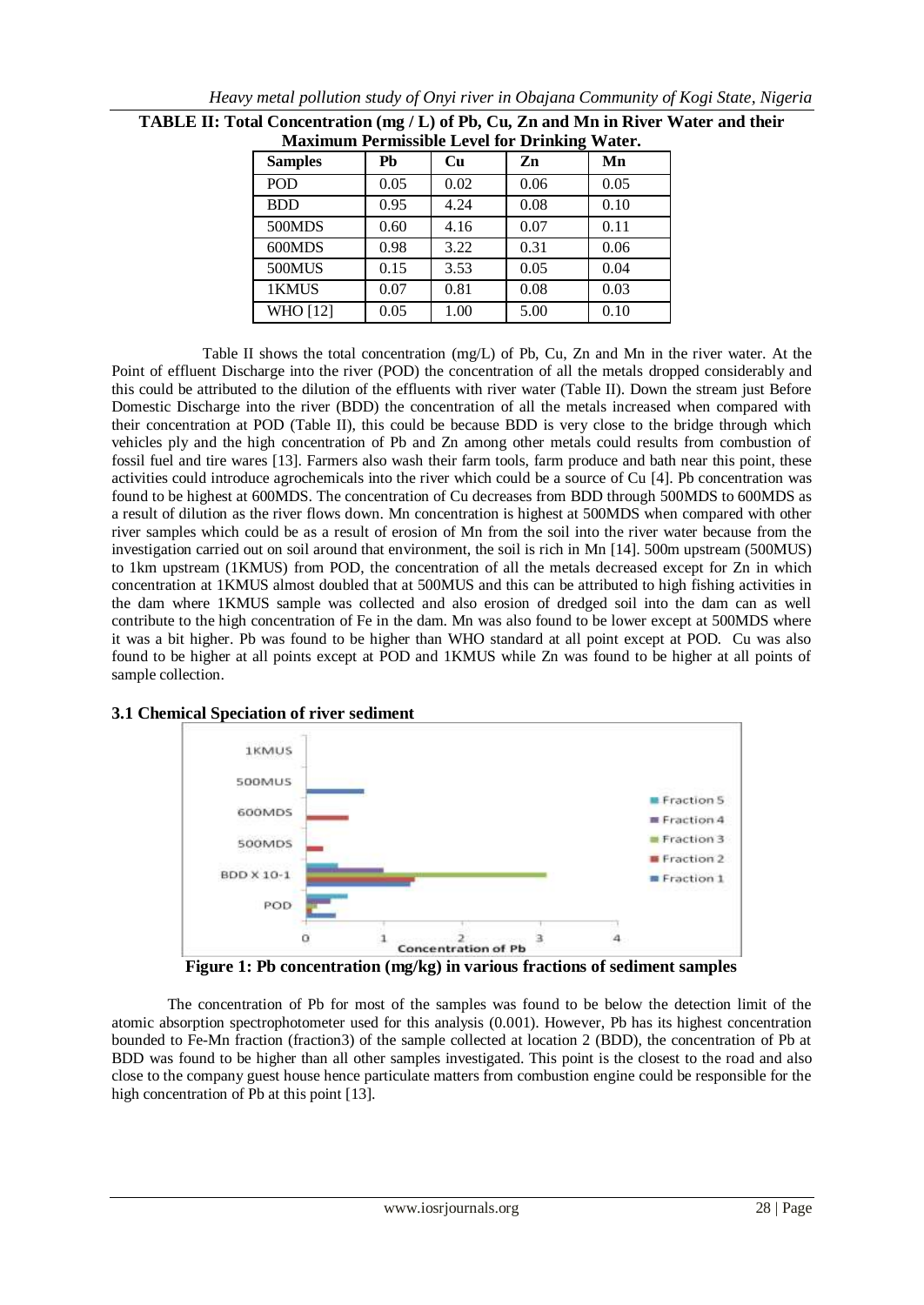

**Figure 2: Cu concentration (mg/Kg) in various fractions of sediment samples**

Cu concentration was found to be low at the point of effluent discharge (POD). Upstream the point of effluent discharge (500MUS and 1KMUS) and the farthest downstream (600MDS) was found to have higher Cu concentration than POD. The highest concentration of Cu was found to be bounded to carbonate of 500MUS sample (Fig 2). 500MUS is a location under the conveyor belt that carries raw material into the factory and some part of these raw materials constantly fall into the river. Cement raw material could be the source of various heavy metals in cement manufacturing processes [15].



**Figure 3: Zn concentration (mg/Kg) in various fractions of sediment samples**

The Zn of POD was found to greatly associate with the residual fraction (fraction 5), concentration of Zn was found to be higher at 500MUS, 1KMUS and 600MDS than at POD. Zn has its highest concentration bound to carbonate of the sample collected at location 5 (500MUS) (Fig 3).



**Figure 4: Mn concentration (mg/Kg) in various fractions of sediment samples**

All the sample was found to have varying Mn concentration, the soil of the community as investigated was found to be rich in Mn. Higher concentration was observed for locations 500MUS, 1KMUS AND 600MDS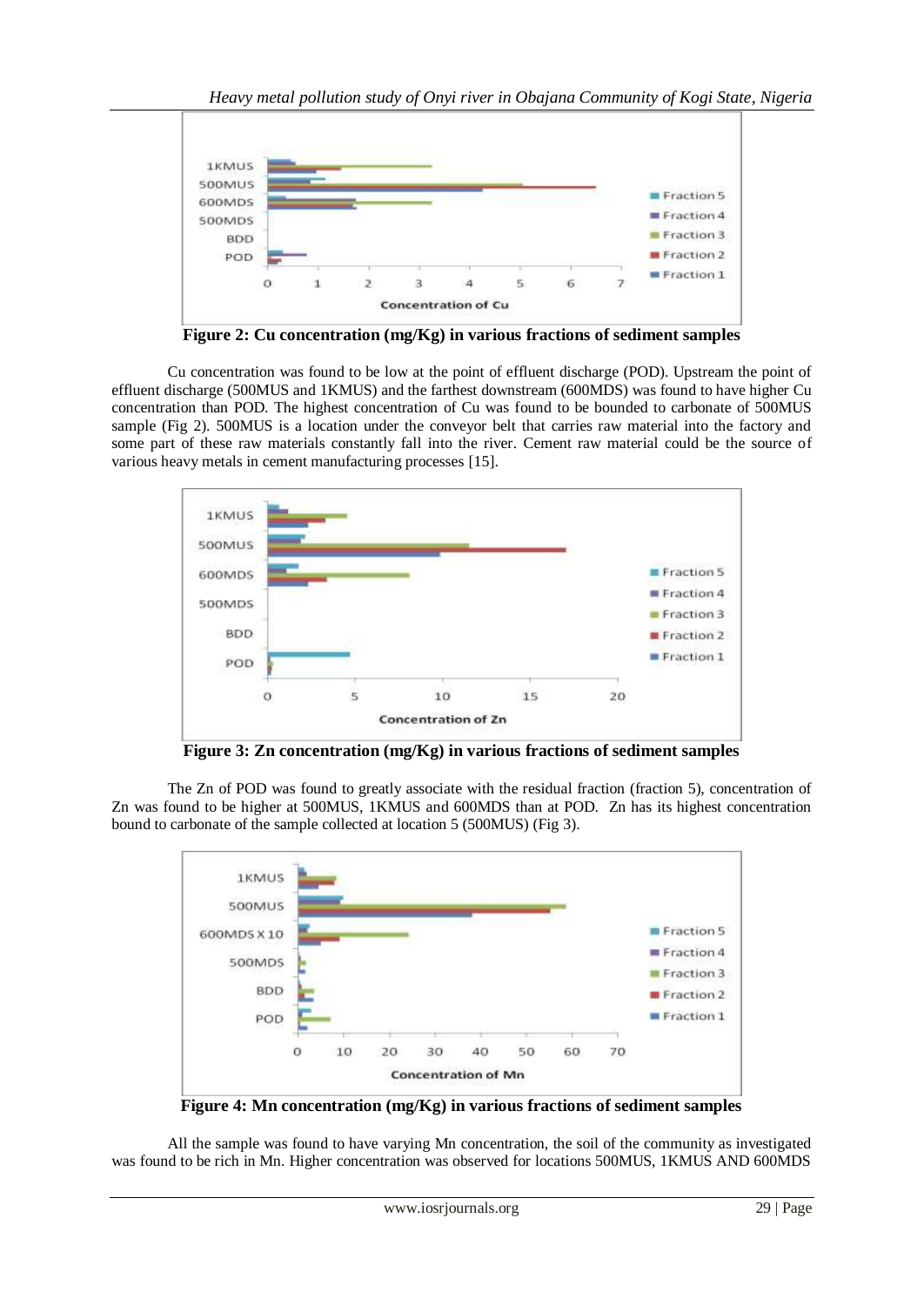than all other locations. In all the samples investigated, Mn was found to associate with Fe-Mn fraction (Fraction 3). Associations of Mn with Fe-Mn fraction have been reported [16].

#### **3.1.1 Comparing The Percentage Mobility, % Residual And % Non Residual Fractions Of Pod, 600mds, 500mus And 1kmus.**



Figure 5: Comparing the percentage mobility of Pb, Cu, Zn and Mn in samples collected at POD, 600MDS, 500MUS and 1KMUS.

Pollution is usually expressed in the accumulation of toxicants such as heavy metals, the major concern is the bioavailability and mobility of such toxicant to living organism which basically determines its toxicity. Bioavailability refers to the amount of the metal that is available to organisms, including humans, for uptake from the sediment. Mobility factor was highest for Pb, Cu and Zn in 500MUS while mobility was highest for Mn at 1KMUS.



Figure 6: Comparing the percentage residual fraction of Pb, Cu, Zn and Mn in sample collected at POD, 600MDS, 500MUS and 1KMUS.